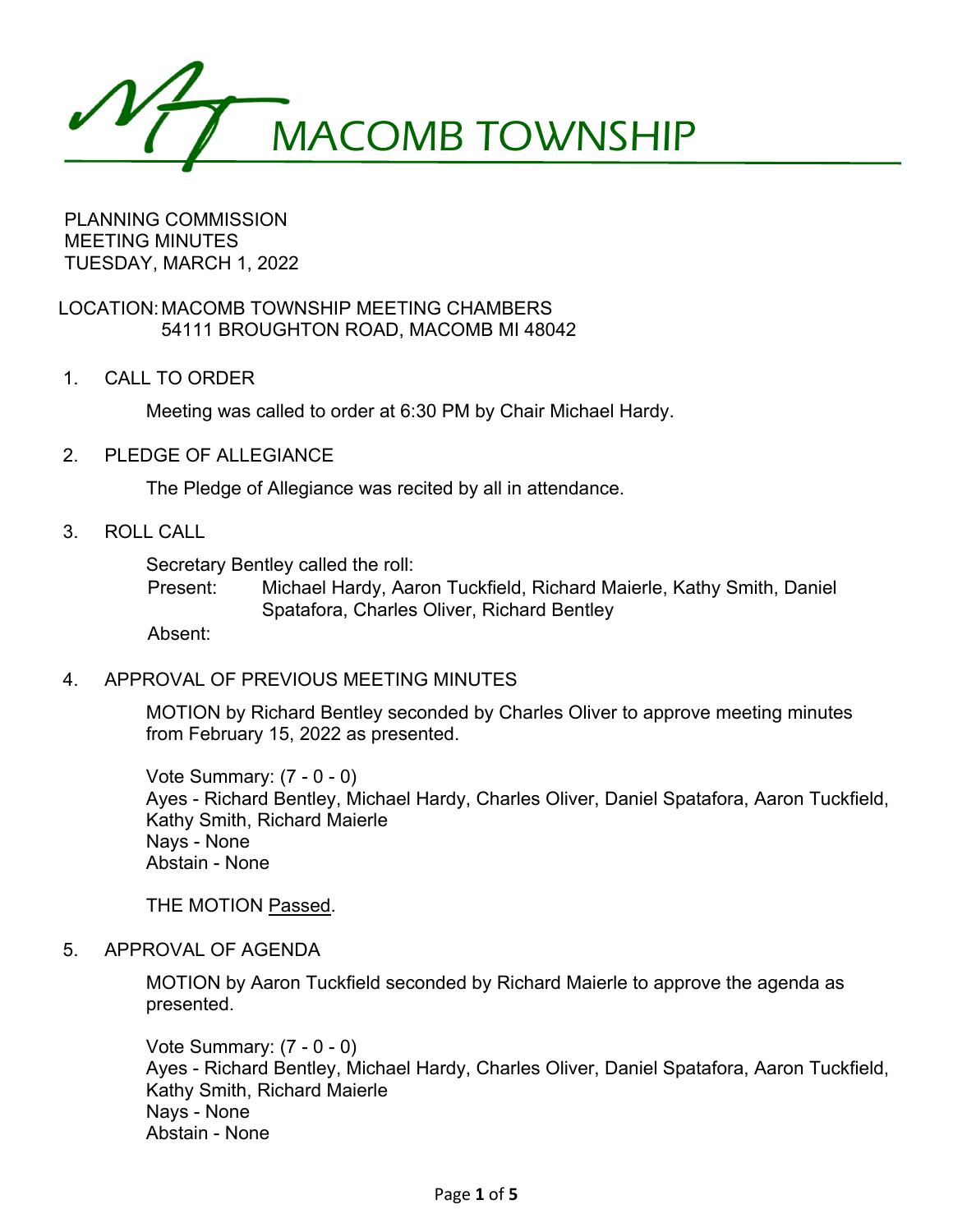THE MOTION Passed.

# 6. NEW BUSINESS / PUBLIC HEARINGS

A. **Rezoning Request; Residential One-Family (R-1) and Local Commercial (C-1) to Residential Multiple Family, High Density (R-2-H)** Permanent Parcels #08-33-376-008, #08-33-376-010, and #08-33-400-043; Located northside of Hall Road, East of Romeo Plank; Section 33; Sal-Mar Macomb Corporate Center, LLC, Petitioner

MOTION by Charles Oliver seconded by Aaron Tuckfield to open the Public Hearing at 6:43 PM.

Vote Summary: (7 - 0 - 0) Ayes - Richard Bentley, Michael Hardy, Charles Oliver, Daniel Spatafora, Aaron Tuckfield, Kathy Smith, Richard Maierle Nays - None Abstain - None

THE MOTION Passed.

Three residents spoke in regards to this item.

MOTION by Daniel Spatafora seconded by Richard Maierle to close the Public Hearing at 6:51 PM.

Vote Summary: (7 - 0 - 0) Ayes - Richard Bentley, Michael Hardy, Charles Oliver, Daniel Spatafora, Aaron Tuckfield, Kathy Smith, Richard Maierle Nays - None Abstain - None

THE MOTION Passed.

MOTION by Aaron Tuckfield seconded by Michael Hardy to recommend denial to the Board of Trustees based upon consistency with the Master Plan and consistency with the recommendations from the Planning department.

Vote Summary: (7 - 0 - 0) Ayes - Richard Bentley, Michael Hardy, Charles Oliver, Daniel Spatafora, Aaron Tuckfield, Kathy Smith, Richard Maierle Nays - None Abstain - None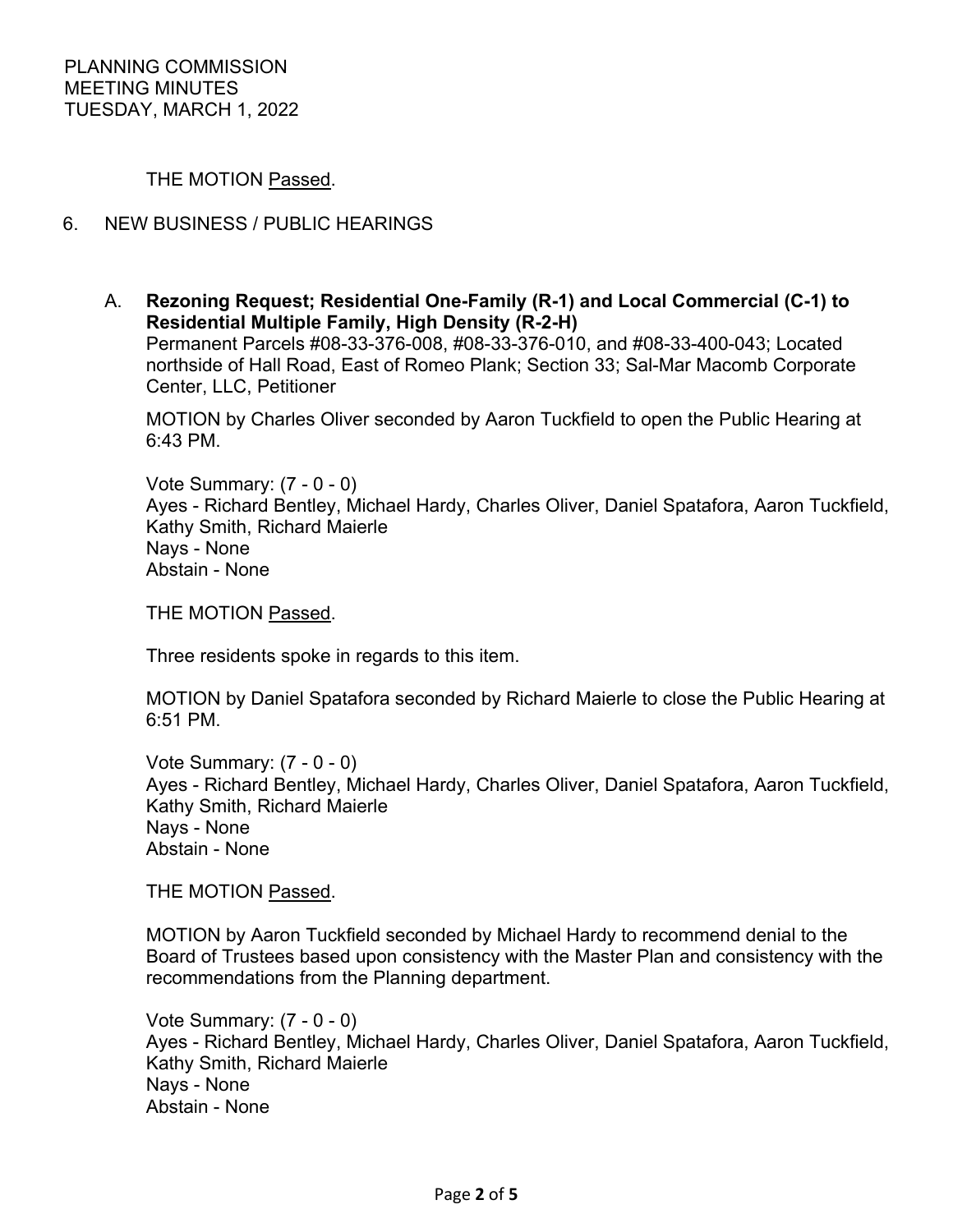THE MOTION Passed.

B. **Conditional Rezoning Request; Residential Multiple Family, Low Density (R-2-L) to General Commercial (C-2)**

Permanent Parcels #08-17-426-003 and #08-17-402-005; Located on the east side of Romeo Plank, 1/4 mile north of 23 Mile Road; Section 17; Chester Buczynski; Petitioner

MOTION by Michael Hardy seconded by Kathy Smith to postpone the conditional rezoning request due to the petitioner not being ready to proceed.

Vote Summary: (7 - 0 - 0) Ayes - Richard Bentley, Michael Hardy, Charles Oliver, Daniel Spatafora, Aaron Tuckfield, Kathy Smith, Richard Maierle Nays - None Abstain - None

THE MOTION Passed.

## C. **2022 Master Plan Public Hearing and Review**

MOTION by Michael Hardy seconded by Richard Maierle to open the Public Hearing at 7:26 PM.

Vote Summary: (7 - 0 - 0) Ayes - Richard Bentley, Michael Hardy, Charles Oliver, Daniel Spatafora, Aaron Tuckfield, Kathy Smith, Richard Maierle Nays - None Abstain - None

THE MOTION Passed.

No residents spoke in regards to this item.

MOTION by Richard Maierle seconded by Daniel Spatafora to close the Public Hearing at 7:27 PM.

Vote Summary: (7 - 0 - 0) Ayes - Richard Bentley, Michael Hardy, Charles Oliver, Daniel Spatafora, Aaron Tuckfield, Kathy Smith, Richard Maierle Nays - None Abstain - None

THE MOTION Passed.

MOTION by Michael Hardy seconded by Charles Oliver to recommend to the Board of Trustees the approval of the 2022 Master Plan, with it being posted on the Township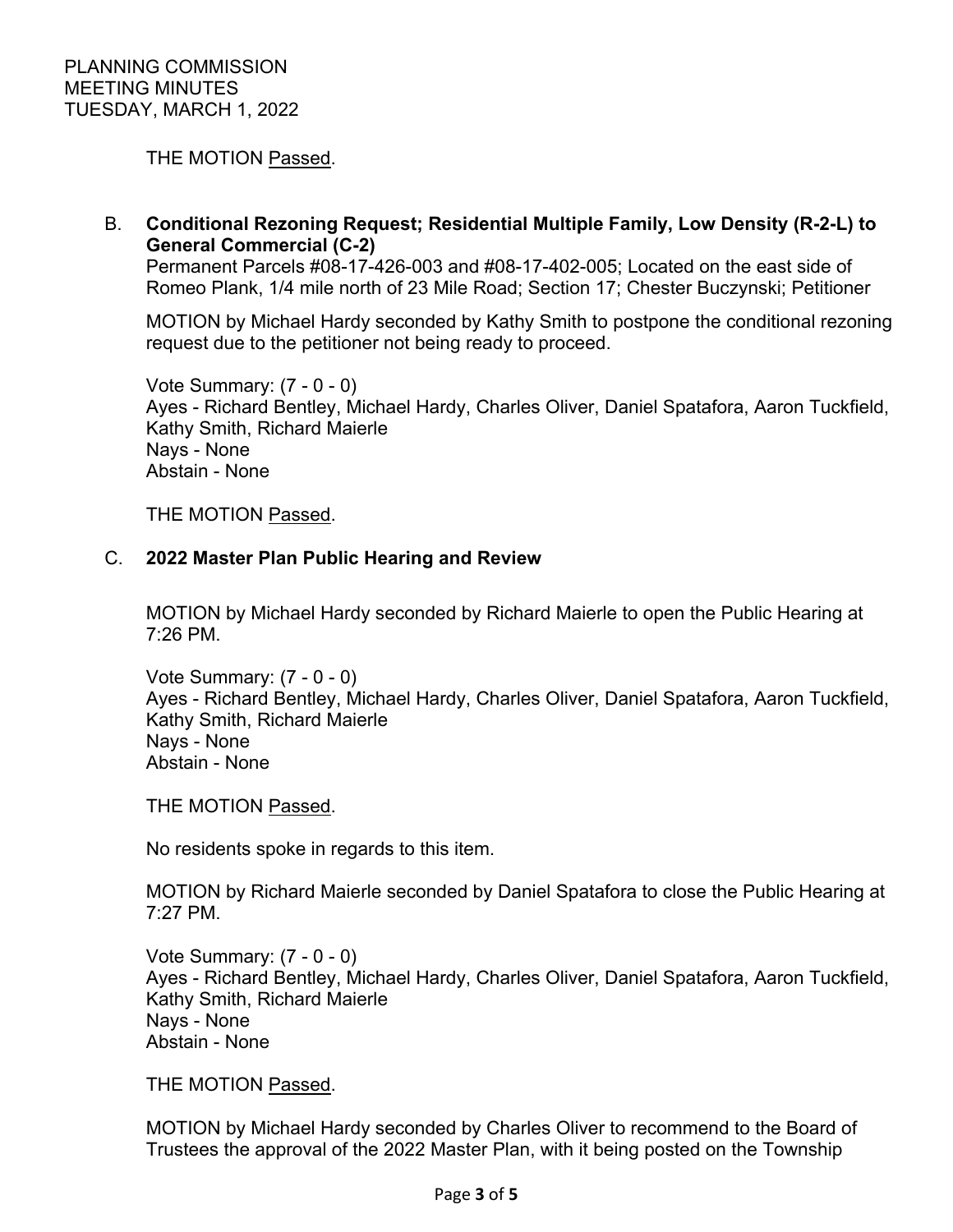website, and clerical mistakes corrected.

Vote Summary: (7 - 0 - 0) Ayes - Richard Bentley, Michael Hardy, Charles Oliver, Daniel Spatafora, Aaron Tuckfield, Kathy Smith, Richard Maierle Nays - None Abstain - None

THE MOTION Passed.

7. OLD BUSINESS

## A. **Annual Review of Planning Commission By-Laws, with corrections and modifications.**

MOTION by Richard Bentley seconded by Aaron Tuckfield to approve the By-Laws as amended, with the clerical corrections and the modification of the order of the agenda with old business being addressed before new business.

Vote Summary: (7 - 0 - 0) Ayes - Richard Bentley, Michael Hardy, Charles Oliver, Daniel Spatafora, Aaron Tuckfield, Kathy Smith, Richard Maierle Nays - None Abstain - None

THE MOTION Passed.

## 8. PUBLIC COMMENTS ON NON-AGENDA ITEMS

None

## 9. COMMISSIONER COMMENTS

Member Spatafora inquired about the status of Matick Auto Planned Unit Development Application as it has been tabled numerous times. Mr. Bocks advised the Commission that their purchase agreement had expired. Therefore, we are waiting for them to resubmit proof of a renewed purchase agreement.

Vice Chair Tuckfield thanked Mr. Bocks and Mr. Scurto for their work on the 2022 Master Plan.

Member Smith concurred with what Vice Chair Tuckfield had said, thanking Mr. Bocks and Mr. Scurto.

10. MACOMB TOWNSHIP BOARD OF TRUSTEES LIAISON UPDATE